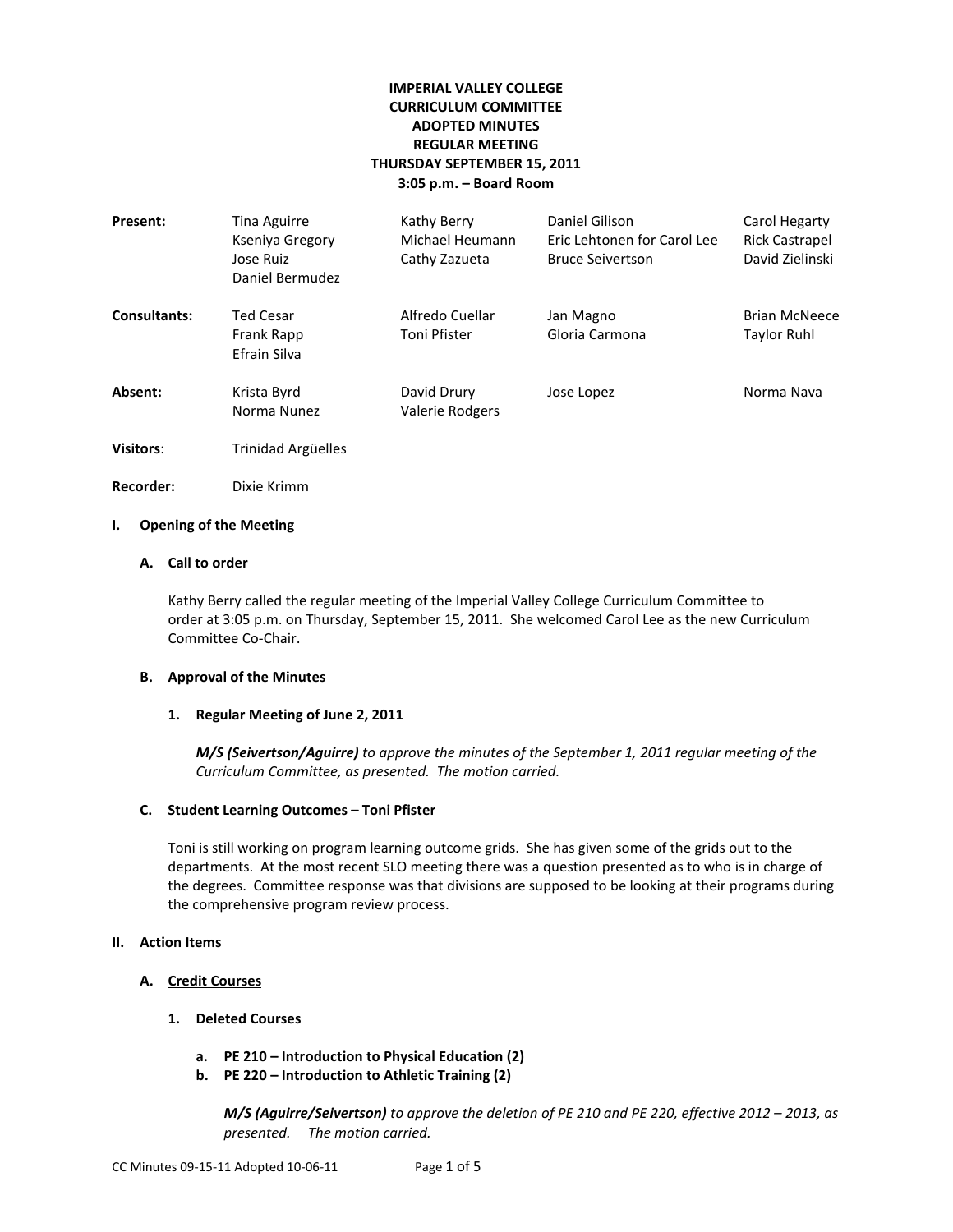- **2. Revised Courses**
	- **a. ATHL 150 – Intercollegiate Baseball & PE (2)**
	- **b. ATHL 151 – Intercollegiate Basketball & PE (2)**
	- **c. ATHL 152 – Intercollegiate Soccer & PE (2)**
	- **d. ATHL 153 – Intercollegiate Softball & PE (2)**
	- **e. ATHL 154 – Intercollegiate Tennis & PE (2)**
	- **f. ATHL 155 – Intercollegiate Volleyball & PE (2)**
	- **g. ATHL 156 – Intercollegiate Cross Country & PE (2)**

*M/S (Castrapel/Aguirre) to approve the addition of SLO's and assignments, update to textbooks, class size revision, and rubric change (from PE to ATHL) for ATHL 150, 151, 152, 153, 154, 155, and 156 effective 2012 - 2013, as presented. The motion carried.*

- **h. BUS 010 – Practical Accounting (3)**
- **i. BUS 124 – Introduction to Business (3)**
- **j. BUS 126 – Business and the Legal Environment (3)**
- **k. BUS 132 – Business Management (3)**
- **l. BUS 136 – Human Relations in Management (3)**
- **m. BUS 154 – Beginning Keyboarding and Document Formatting (3)**
- **n. BUS 156 – Keyboarding: Speed and Accuracy (3)**
- **o. BUS 167 – Machine Calculation (1)**
- **p. BUS 169 – Records Management (2)**
- **q. BUS 180 – Microsoft Office for the Workplace (4)**
- **r. BUS 230 – Introduction to Governmental Accounting (3)**
- **s. CIS 106 – PC Maintenance and Repair (3)**
- **t. CIS 107 – Computer Networking (3)**
- **u. ENGL 220 – Survey of American Literature I (3)**
- **v. ENGL 221 – Survey of American Literature II (3)**
- **w. ENGL 222 – Survey of World Literature (3)**
- **x. ENGL 223 – Survey of World Literature (3)**
- **y. ENGL 224 – Survey of English Literature (3)**
- **z. ENGL 225 – Survey of English Literature (3)**
- **aa. WE 201 – Employment Readiness (1)**
- **bb. WE 210 – General Work Experience (1-3)**
- **cc. WE 220 – Internship (1-4)**

*M/S (Heumann/Aguirre) to approve the addition/revision of SLO's and/or assignments and/or update to textbooks, for BUS 010, 124, 126, 132, 136, 154, 156, 167, 169, 180, 230; CIS 106, 107; ENGL 220, 221, 222, 223, 224, 225; WE 201, 210 and 220, effective 2011 - 2012, as presented. The motion carried.*

Gloria mentioned that during a recent meeting with Paddy Wong of SIG it was recommended that the WE 210 and WE 220 be separated into individual courses as variable unit courses pose problems with the 320 report. Since this issue does not pertain to the motion it will be brought back to the committee as a discussion item at the next meeting.

#### **dd. BUS 144 – Principles of Marketing (3)**

### **ee. BUS 172 – Office Technology & Procedures 2**

*M/S (Aguirre/Castrapel) to approve the revision of the SAM code (from B to C), update of SLO's, assignments and textbooks for BUS 144 and BUS 172, effective 2012 - 2013, as presented. The motion carried.*

- **ff. BUS 164 – Office Technology & Procedures I (3)**
- **gg. CIS 108 – Computer Accounting (3)**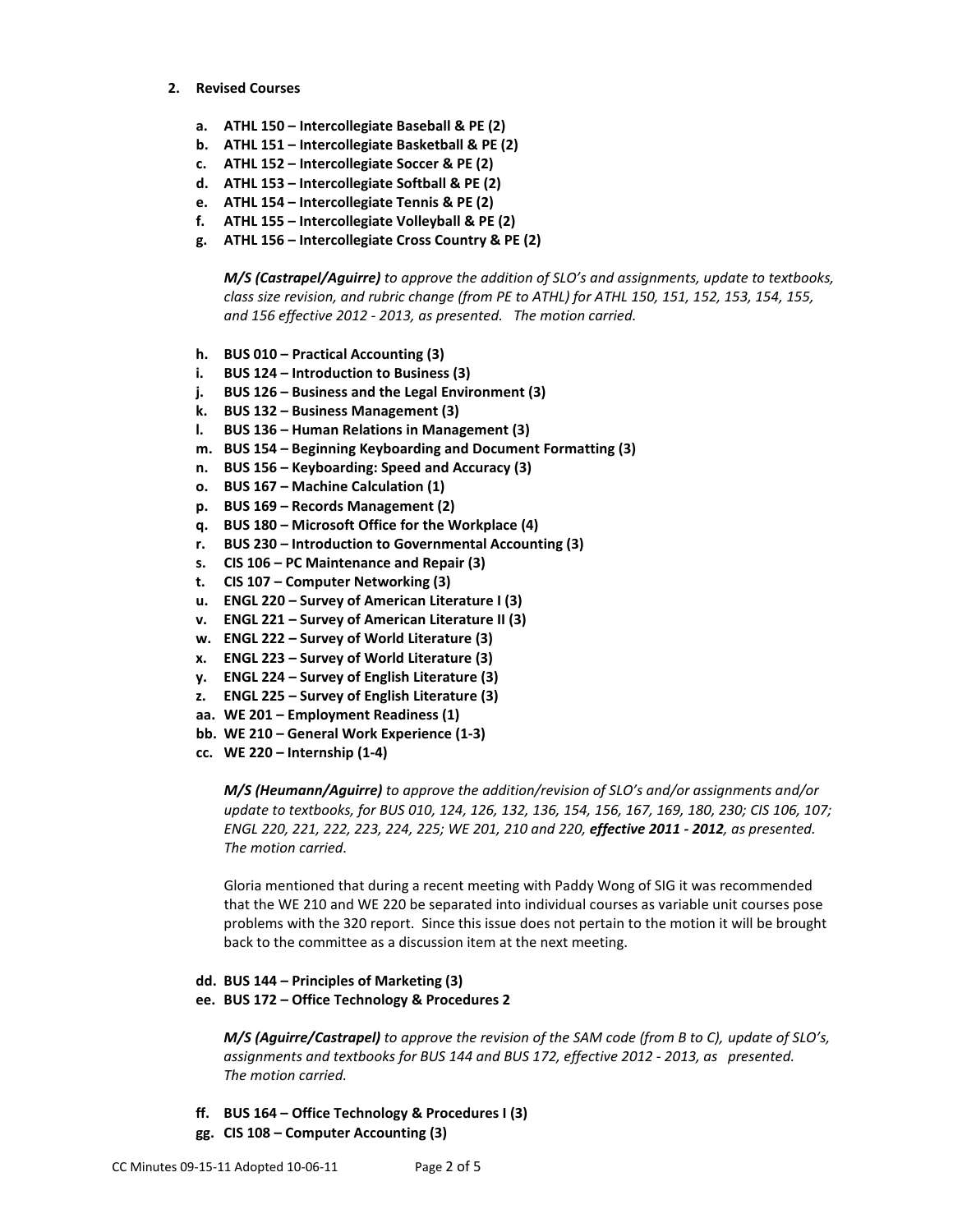#### **hh. CIS 202 – Programming in Visual Basic (3)**

*M/S (Aguirre/Heumann) to approve the revision of the SAM code (from D to C), update of SLO's, assignments and textbooks for BUS 164, CIS 108, and CIS 202, effective 2012 - 2013, as presented. The motion carried.*

### **ii. ENGL 230 – Introduction to Film History and Criticism (3) HUM 230 – Introduction to Film History and Criticism (3) (Cross listed with ENGL 230)**

*M/S (Heumann/Seivertson) to approve the addition of ENGL 101 as a prerequisite, addition of SLO's and assignments, and update to textbooks for ENGL 230 and HUM 230, effective 2012 - 2013, as presented. The motion carried.*

- **jj. ESL 032 – Verb Review 2 (1)**
- **kk. ESL 033 – Verb Review 3 (1)**
- **ll. ESL 034 – Verb Review 4 (1)**
- **mm.ESL 035 – Verb Review 5 (1)**
- **nn. ESL 036 – Verb Review 6 (1)**
- **oo. ESL 038 – Verb Review 8 (1)**

*M/S (Gregory/Gilison) to approve the update to recommended preparation, SLO's, assignments, and textbooks for ESL 032, 033, 034, 035, 036, and 038, effective 2012 - 2013, as presented. The motion carried.*

#### **pp. ESL 037 – Verb Review 7 (1)**

*M/S (Castrapel/Aguirre) to approve the update to recommended preparation, SLO's, assignments, core content, and textbooks, for ESL 037, effective 2012 – 2013, as presented. The motion carried.*

#### **qq. HE 102 – Health Education (3)**

*M/S (Aguirre/Seivertson) to approve the update to course description, SLO's, assignments, and textbooks for HE 102, effective 2012 - 2013, as presented. The motion carried.*

- **rr. NURS 121 – Nursing Skills Laboratory II (1)**
- **ss. VN 112 – Intro to Patient Care II (5)**

*M/S (Aguirre/Seivertson) to approve the update to SLO's, assignments, course objectives, core content, and textbooks for NURS 121 and VN 112, effective 2012-2013, as presented. The motion carried.*

### **tt. NURS 123 – Pharmacology II (1.5)**

*M/S (Aguirre/Seivertson) to approve the update to SLO's, assignments, course objectives, core content, textbooks, and SAM code (from B to C) for NURS 123, effective 2012-2013, as presented. The motion carried.*

#### **uu. NURS 125 – Nursing Process and Applications II (8.5)**

*M/S (Castrapel/Aguirre) to approve the update to SLO's, assignments, course description, objectives, core content, methods of evaluation, textbooks, and SAM code (from B to C) for NURS 125, effective 2012-2013, as presented. The motion carried.*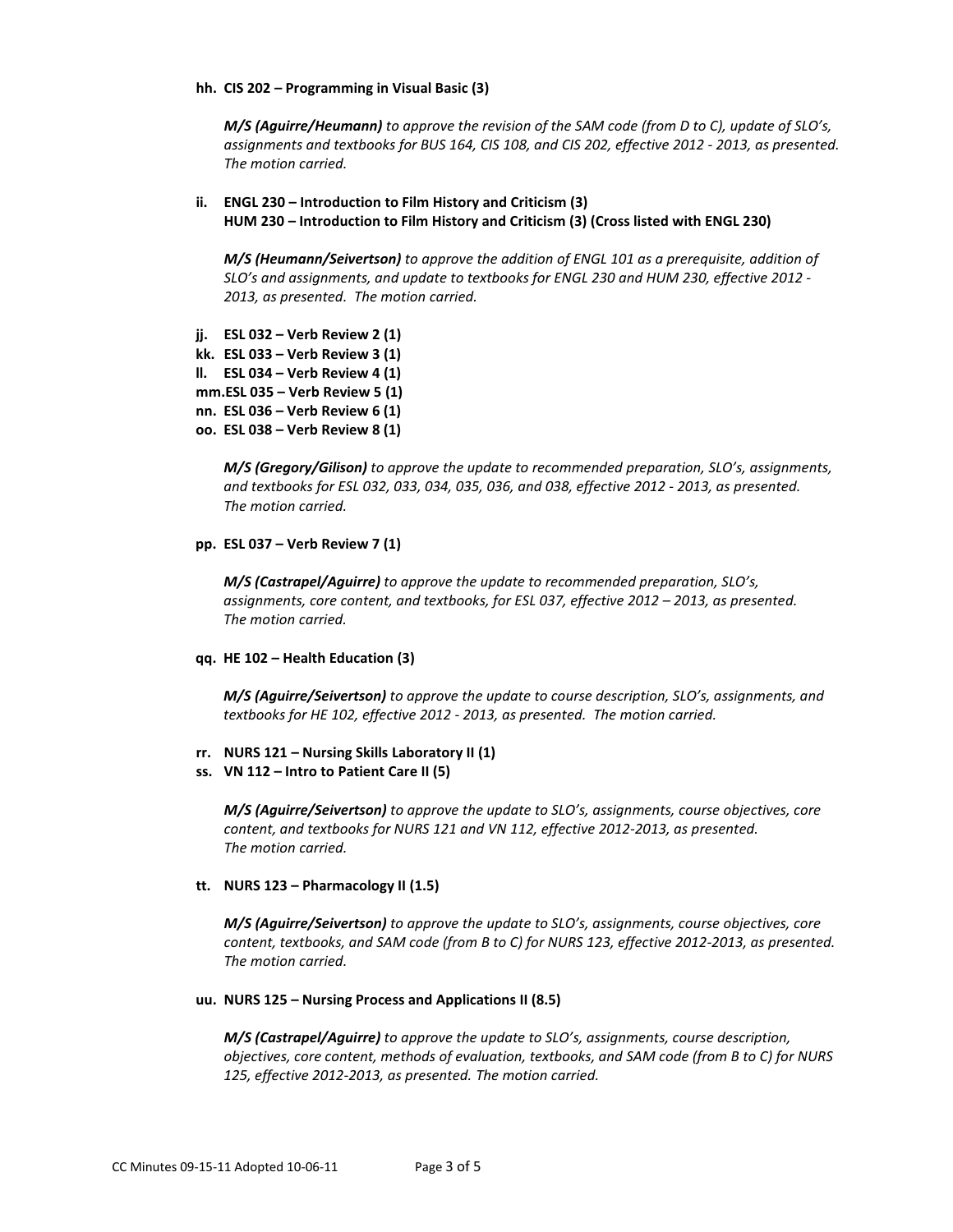#### **vv. PE 144 – Advanced Basketball – Women (1)**

*M/S (Aguirre/Castrapel) to approve the update to SLO's, assignments, and textbooks, and removal of prerequisite for PE 144, effective 2012-2013, as presented. The motion carried.*

**ww.PE 161 – Pre-Season Conditioning for Athletes (1.5)**

**xx. PE 162 – In Season Conditioning for Athletes (1.5)**

**yy. PE 200 – Theory of Baseball (2)**

**zz. PE 201 – Theory of Basketball (2)**

**aaa.PE 202 – Theory of Softball (2)**

**bbb.PE 203 – Theory of Volleyball (2)**

*M/S (Aguirre/Seivertson) to approve the update to SLO's, assignments, and textbooks, and reduction of class sizes for PE 161, 162, 200, 201, 202 and 203, effective 2012-2013, as presented. The motion carried.*

### **3. New Courses**

- **a. CIS 162 – Cisco CCNA Discovery 1: Networking for Home and Small Businesses (4)**
- **b. CIS 163 – Cisco CCNA Discovery 2: Working at a Small-to-Medium Bus or ISP (4)**
- **c. CIS 164 – Cisco CCNA Discovery 3: Intro Routing/Switching in the Enterprise (4)**
- **d. CIS 165 – Cisco CCNA Discovery 4: Designing & Supporting Computer Networks (4)**

*M/S (Castrapel/Aguirre) to approve the addition of CIS 162, 163, 164 and 165 to the credit curriculum, effective 2012 - 2013, as presented. The motion carried.*

- **e. MATH 061 – Basic Mathematics (3)**
- **f. MATH 071 – Pre-algebra (3)**
- **g. MATH 081 – Beginning Algebra (4)**
- **h. MATH 091 – Intermediate Algebra (5)**

*M/S (Aguirre/Heumann) to approve the addition of MATH 061, 071, 081 and 091 to the credit curriculum, effective 2012 - 2013, as presented. The motion carried.*

Discussion: Eric Lehtonen reviewed the reasons for creating these new courses. He explained that the transition from MATH 070 to MATH 080 was not cohesive; MATH 070 did not prepare students effectively for MATH 080. The course content was not distributed effectively enough to provide students a successful transition between the levels. Regarding the increase in basic skills units for Math, Eric mentioned that since English had reduced some courses in basic skills it would allow the increase to occur in Math. He also stated that the Math curriculum has not expanded in many years although the need has and still exists.

- **i. PE 209 – Introduction to Physical Education (3)**
- **j. PE 219 – Introduction to Athletic Training (3)**

*M/S (Seivertson/Aguirre) to approve the addition of PE 209 and 219 to the credit curriculum, effective 2012 - 2013, as presented. The motion carried.*

### **A. Majors and Certificates**

#### **1. New Majors and Certificates**

### **a. Cisco CCNA Discovery Major and Certificate**

*M/S (Aguirre/Castrapel) to approve the addition of the Cisco CCNA Discovery major and certificate to the credit programs, effective 2012 - 2013, as presented. The motion carried.*